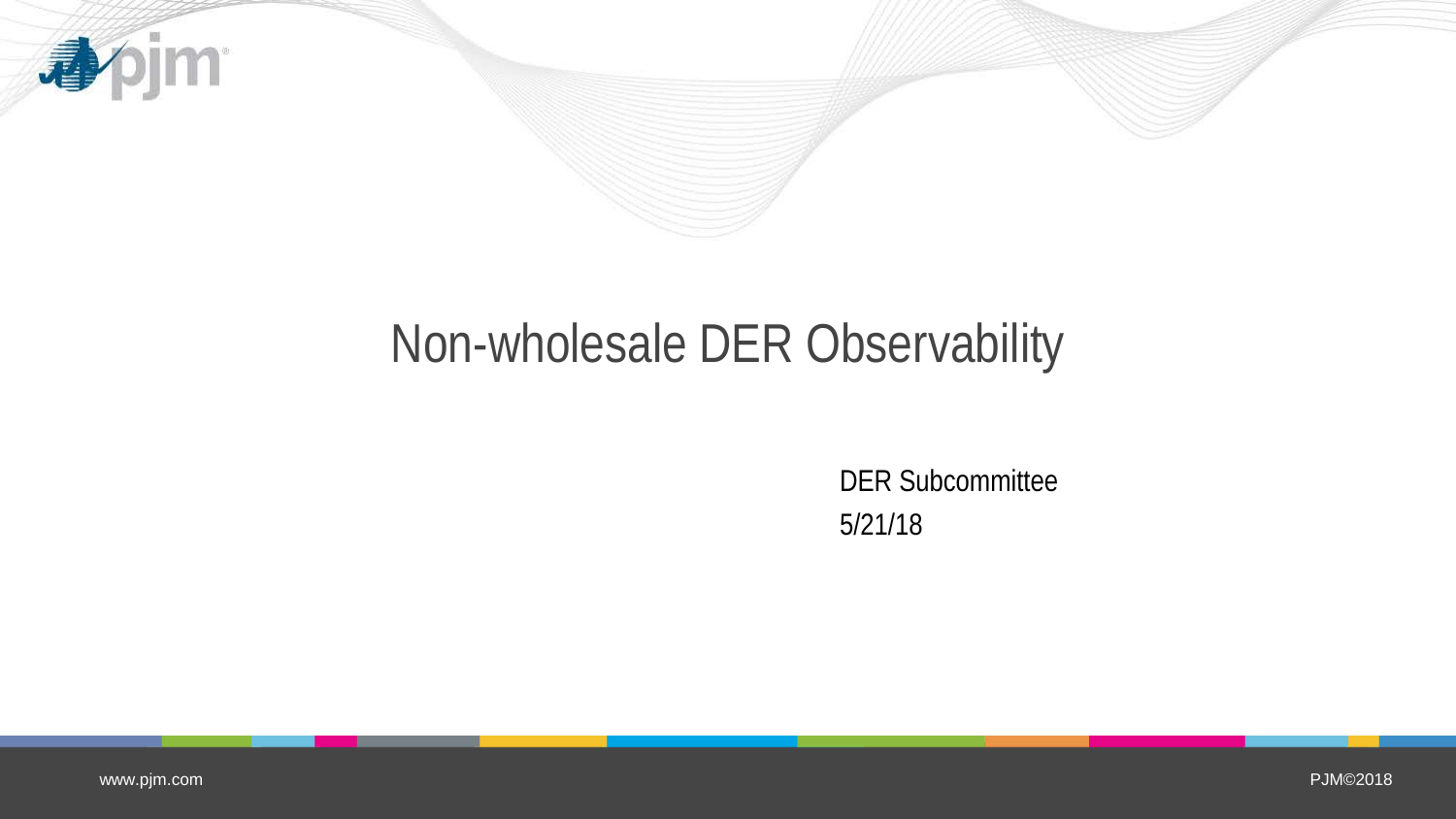

Feedback from last meeting

- Review how communication process to non-wholesale DER will work during an emergency
- Determine how to handle confidential issues
- Communication process to munis/coops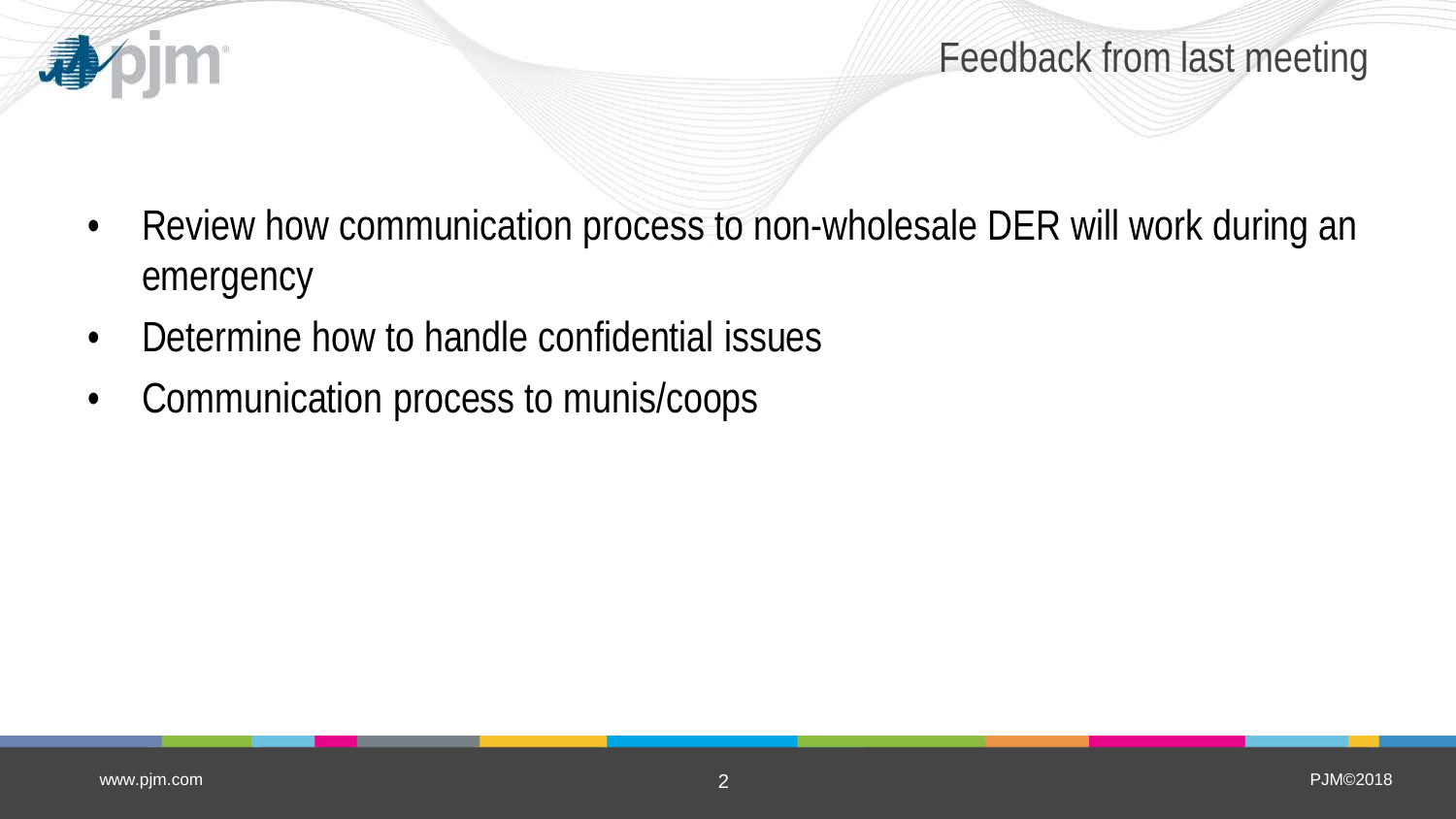

#### Adjusted Proposed Process

- Identify non-wholesale DER so it can be mapped/modelled
	- Primarily use EIA860 data
	- TO ensures critical information is accurate (so it can be modelled for PCLLRW tool)
		- PJM Transmission Substation
		- PJM Voltage
		- PJM Equipment Name
	- Other information optional (based on availability and ability to release to PJM)
- Communication to non-wholesale DER during grid emergency
	- Augment existing communication process
		- Local issue use PJM PCLLRW tool for communication to TO
			- TO will communicate downstream as necessary to non-wholesale DER through EDC or muni/coop as necessary
		- Wider area issue use existing emergency procedure communication, list of all NWDER in zone available through PCLLRW tool to TO.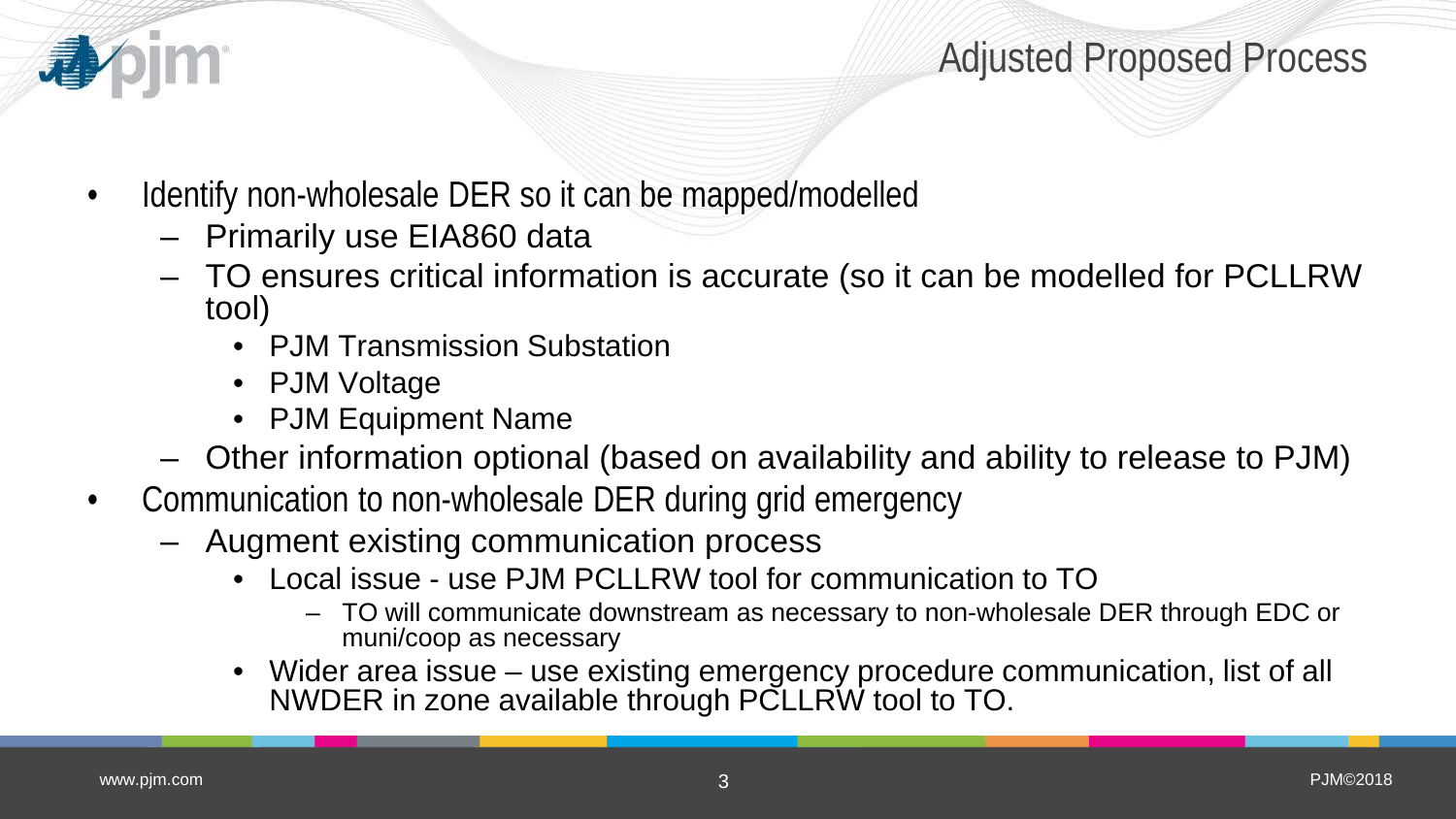

### Non-wholesale DER Use in Operations Load Shed Scenarios



#### **Generic Substation from** PJM Operator Training

- Loads represented by Triangles ("Jenkin A", "Jenkin B", "Jenkin C")
- Loads are at different voltage levels (230 & 69 kV).
- Depending on the facility overloaded, the loads (and NWDER at the loads) have different impact.
- BTM location determines if the facility is a *Help* or a *Hurt*.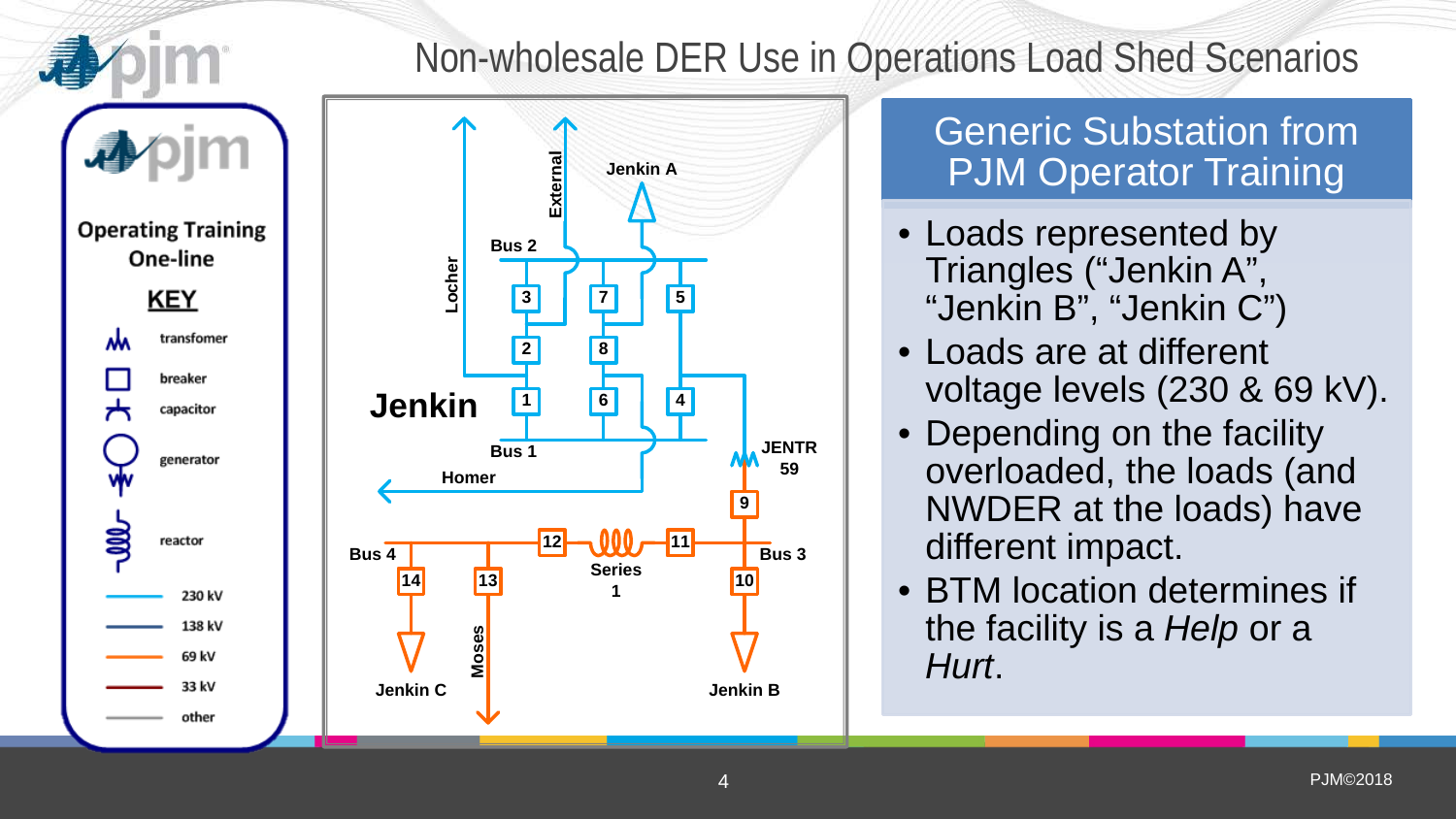

#### Non-wholesale DER Use in Operations Load Shed Scenarios



#### Example:

## Jenkins 59 TR Overload

- Flow going from 230kV towards 69kV network
- NWDER at Jenkin A would aggravate (*Hurt*) the Jenkins 59 TR overload
- NWDER at Jenkins B or Jenkins C would reduce (*Help*) the flow down the Jenkins 59 TR.
- Depending on impedance of the Series 1 Reactor, Jenkins B may *Help* more than Jenkins C.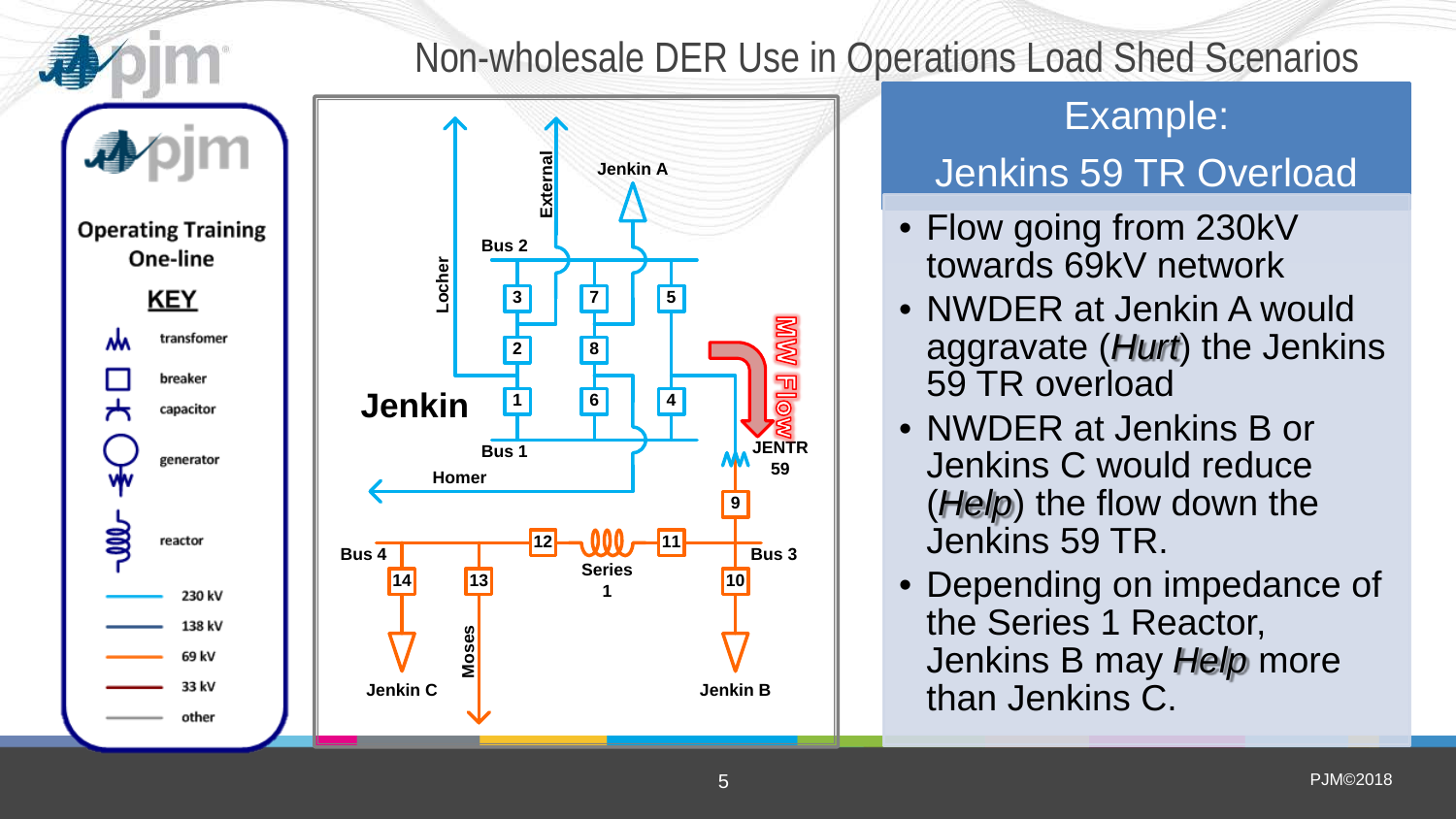

## Non-wholesale DER Use in Operations Load Shed Scenarios

## PJM *Emergency Operations* Manual [\(M-13\)](http://www.pjm.com/%7E/media/documents/manuals/m13.ashx):

# **Load Shed Directive**

- Local in nature;
- $\triangleright$  Typically to protect a single piece of transmission equipment.

## **Manual Load Dump Action**

- Wide-area System issues;
- $\Box$  Typically to protect the System from collapse.

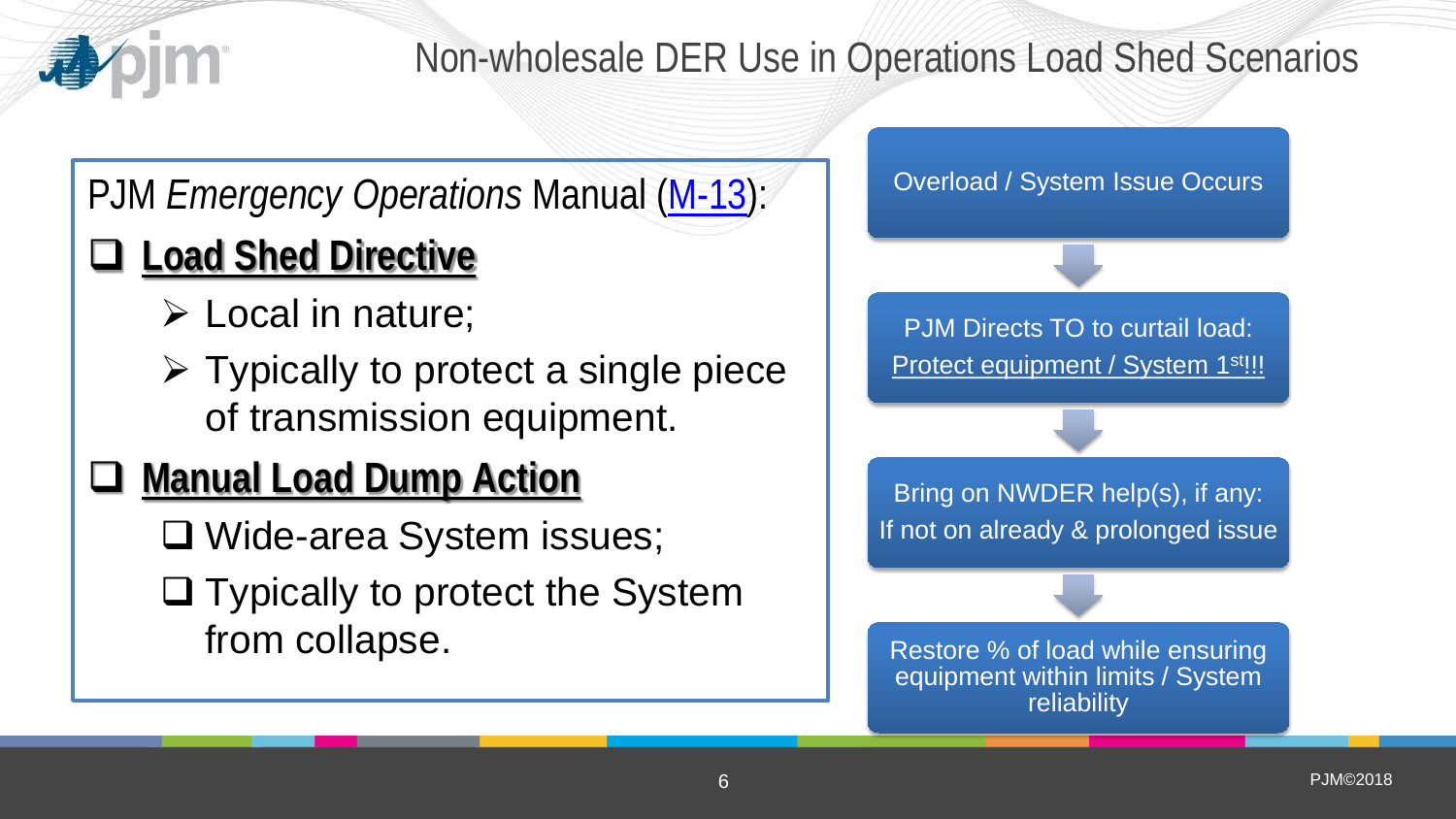

### Non-wholesale DER use in Operations Load Shed Scenarios

#### *Protect the System & Equipment 1st!*

• Operators have very little time to take action to protect an overloaded piece of equipment or System emergency;

> 1<sup>st</sup>: Resolve the issue (Load Shed is fastest solution); 2<sup>nd</sup>: Refine the solution (via NWDER); 3<sup>rd</sup>: Restore load as conditions permit.

#### *Location, Location, Location*

- Knowing *where* significant NWDER exists is nearly as important as knowing its existance;
- Operators need this *information ahead of the emergency*;
- Chasing down such information during an event gives the Operator *another problem when they need it the least*.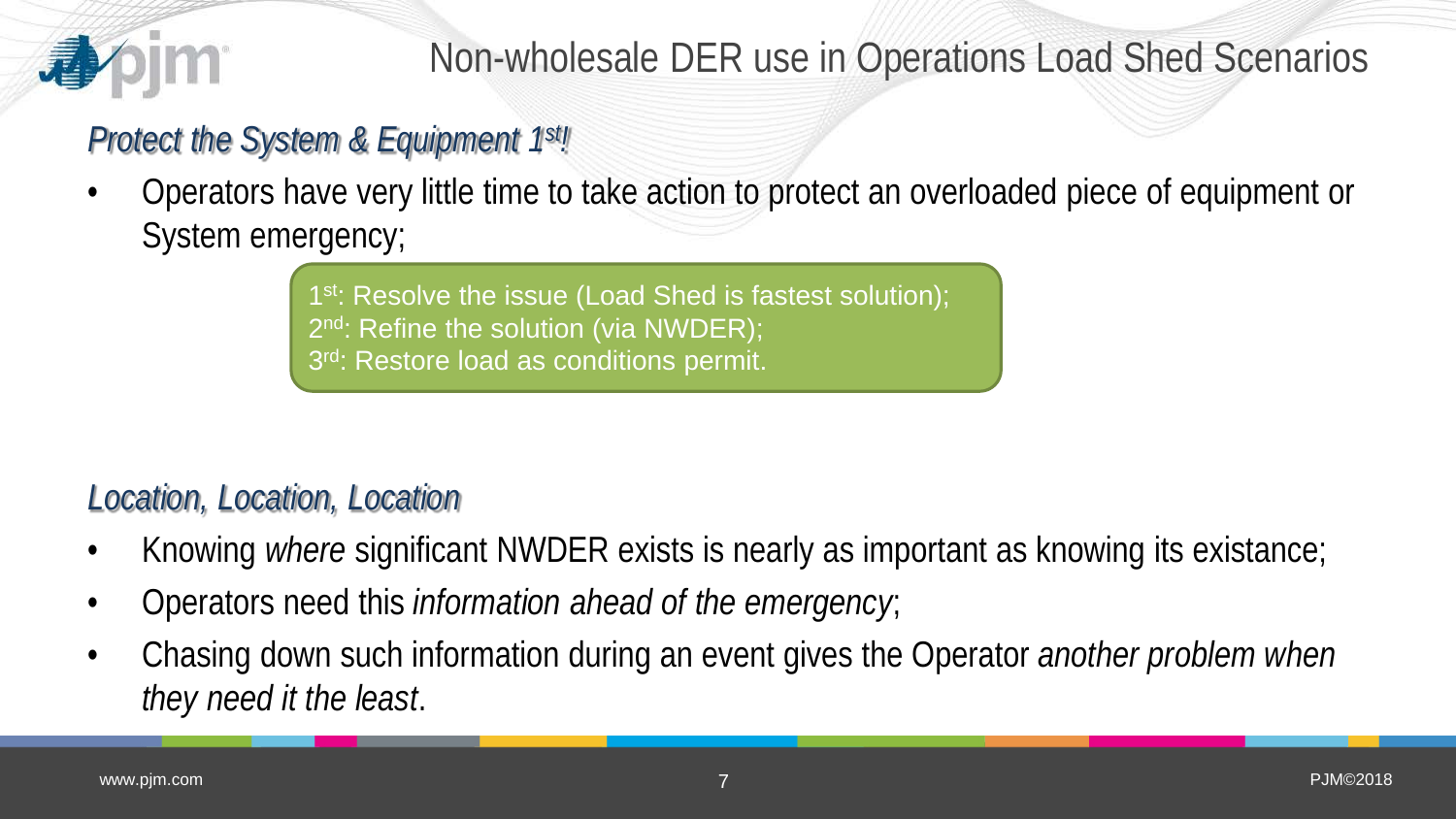|                       |                                 |                                                                         | Area wide Manual Load Dump (use current      |
|-----------------------|---------------------------------|-------------------------------------------------------------------------|----------------------------------------------|
|                       |                                 | Local Load Shed event - local (use PCCLRW -                             | notification process, list of NWDER for each |
| <b>Method</b><br>M# l | UC# Use Case                    | list of help/hurt and unknown but in zone)                              | zone available in PCLLRW)                    |
| 1 PJM>TO>EDC>DER      | 1 PJM>PECO(TO)>PECO(EDC)>DER    |                                                                         |                                              |
|                       |                                 | AEP (TO) to implement load shed to meet                                 |                                              |
|                       |                                 | need. AEP (TO) reviews PCLLRW and                                       |                                              |
|                       |                                 | coordinates with APCO (EDC) during prolong                              | same process but notification through ALL    |
|                       | 2 PJM>AEP (TO) >APCO (EDC)>DER  | event on NWDER contact/availability                                     | CALL, Emergency Procedures, Dispatch         |
|                       |                                 | Comed (TO) to implement load shed to meet                               |                                              |
|                       |                                 | need. Comed (TO) reviews PCLLRW and                                     |                                              |
|                       |                                 | coordinate with City of (EDC) during prolong                            | same process but notification through ALL    |
|                       |                                 | 3 PJM>Comed (TO) >City of(EDC)>DER event on NWDER contact/availability. | CALL, Emergency Procedures, Dispatch         |
|                       | 4 PJM>AEP (TO)>City of(EDC)>DER |                                                                         |                                              |
|                       |                                 |                                                                         |                                              |
| 2 PJM>TO>EDC>Muni>DER | 1 same as method 1              |                                                                         |                                              |
|                       | 2 same as method 1              |                                                                         |                                              |
|                       |                                 | same as method 1 except Comed (EDC)                                     |                                              |
|                       | PJM>Comed (TO) >Comed (EDC)>    | coordinates with City of (EDC) instead of                               |                                              |
|                       | 3 City of (EDC)>DER             | Comed (TO) coordination with City of (EDC)                              |                                              |
|                       | PJM>AEP (TO)>APCO(EDC)>City     |                                                                         |                                              |
|                       | 4 of(EDC)>DER                   |                                                                         |                                              |
|                       |                                 |                                                                         |                                              |
|                       |                                 |                                                                         |                                              |
|                       |                                 | Since this is triggered on TO load shed plan, it                        |                                              |
|                       |                                 | may be confusing to go directly to EDC. Also,                           |                                              |
| 3 PJM>EDC>DER         | 1 PJM>PECO(EDC)>DER             | need to sort out notification issues (PCLLRW)                           |                                              |
|                       | 2 PJM >APCO (EDC)>DER           |                                                                         |                                              |
|                       | 3 PJM>City of(EDC)>DER          |                                                                         |                                              |
|                       | 4 PJM>City of(EDC)>DER          |                                                                         |                                              |
|                       |                                 |                                                                         |                                              |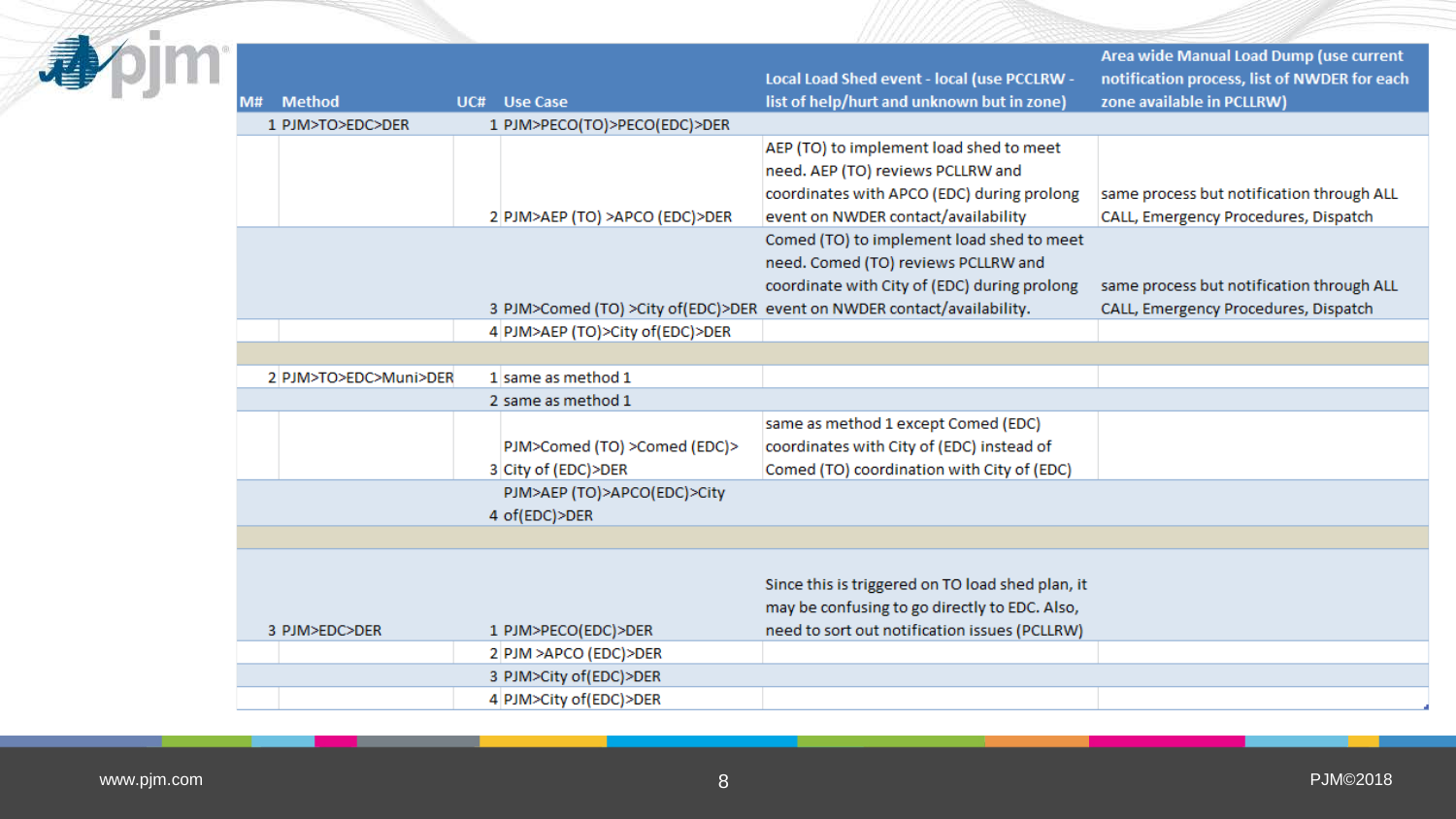

### PJM/TO annual DER identification/verification process

- Identify non-wholesale DER resources and associated information
	- PJM to start with public information (EIA860) and create/update list
	- PJM to reconcile list for resources that are currently in the wholesale market (front of meter or DR).
	- PJM to provide complete list which identifies NWDER plants to TO
	- TOs to verify/update information or add additional plants
		- Required information
			- Transmission substation, voltage and equipment name (enables accurate PCLLRW mapping)
		- **Optional** 
			- Information is available (EDC/TO already captured)
			- Information can be made available to PJM
				- » PJM will keep confidential and only PJM, EDC and TO have access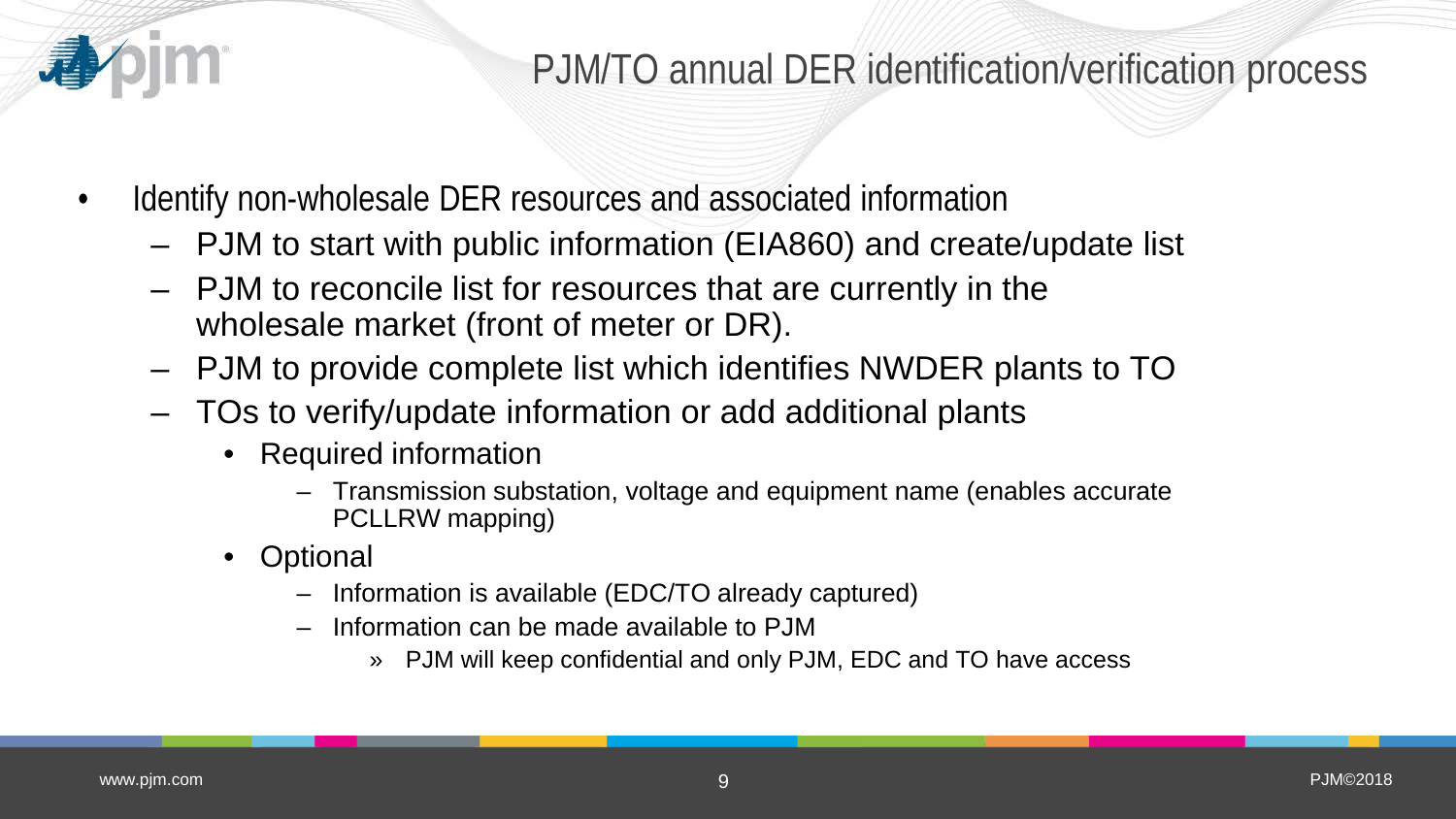

• See excel worksheet with required/optional data and associated source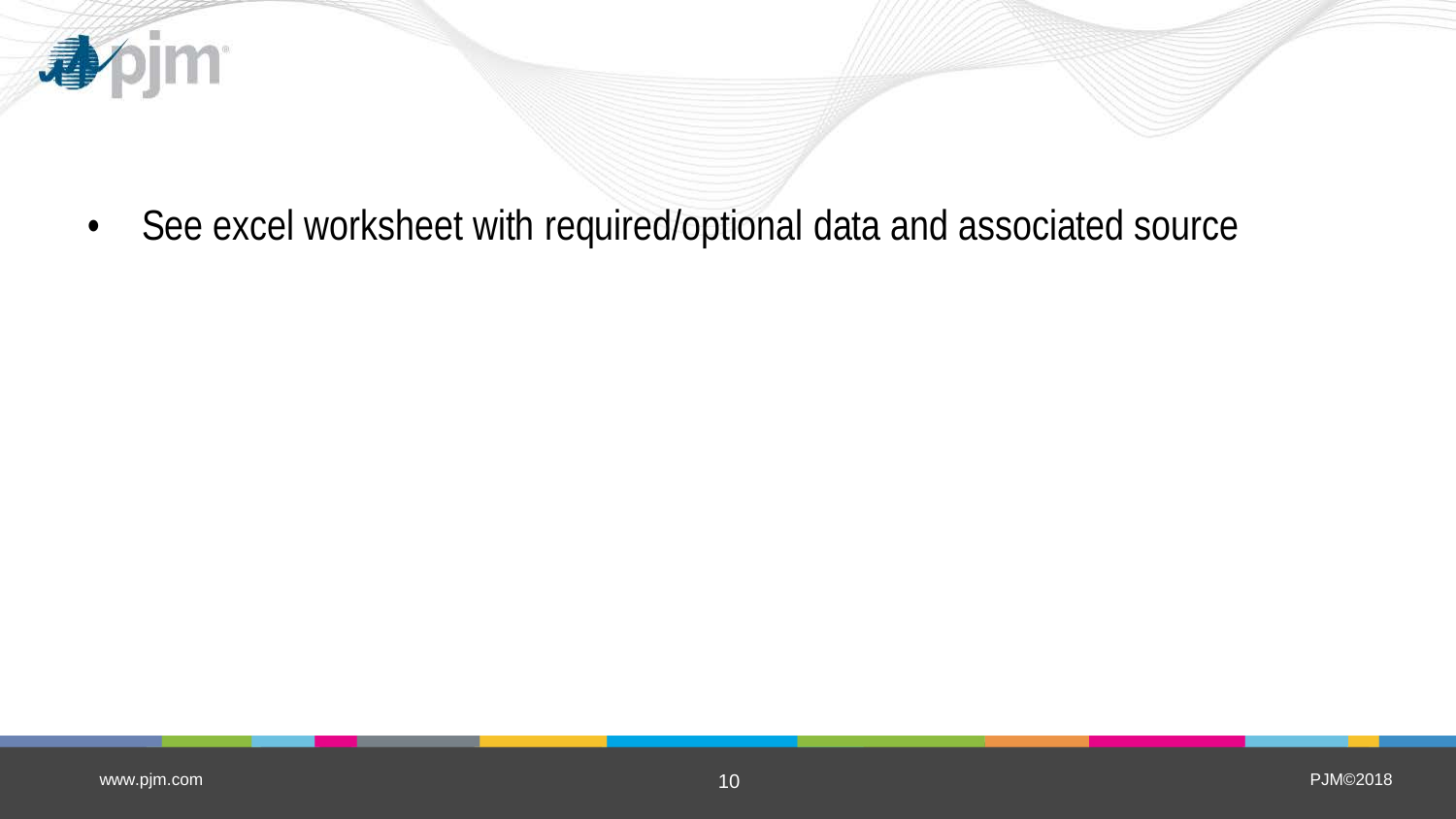

- PJM non-wholesale DER needs
- Current Btmg data collection form

**Apjm**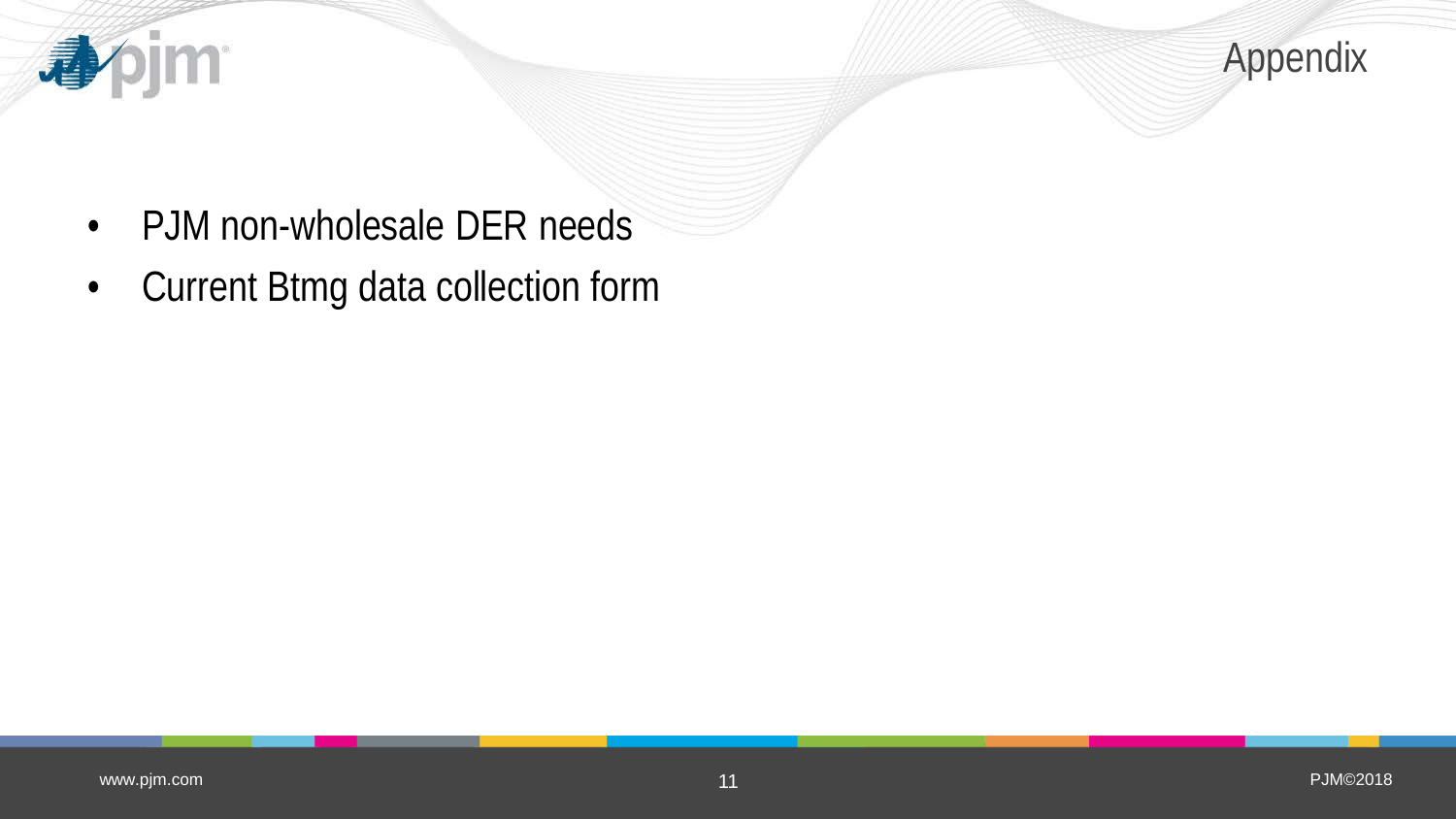

- Non-wholesale DER generation (including storage) that does not participate directly in the wholesale markets (either as "front of meter" generation or demand response) and is used to self-serve load
	- Behind the Meter Generation (BTMG)
		- Cogen/CHP, emergency diesel, CTs, batteries, solar, etc.
	- Non-retail Behind the Meter Generation (NRBTMG)
		- Primarily Muni/Coop generation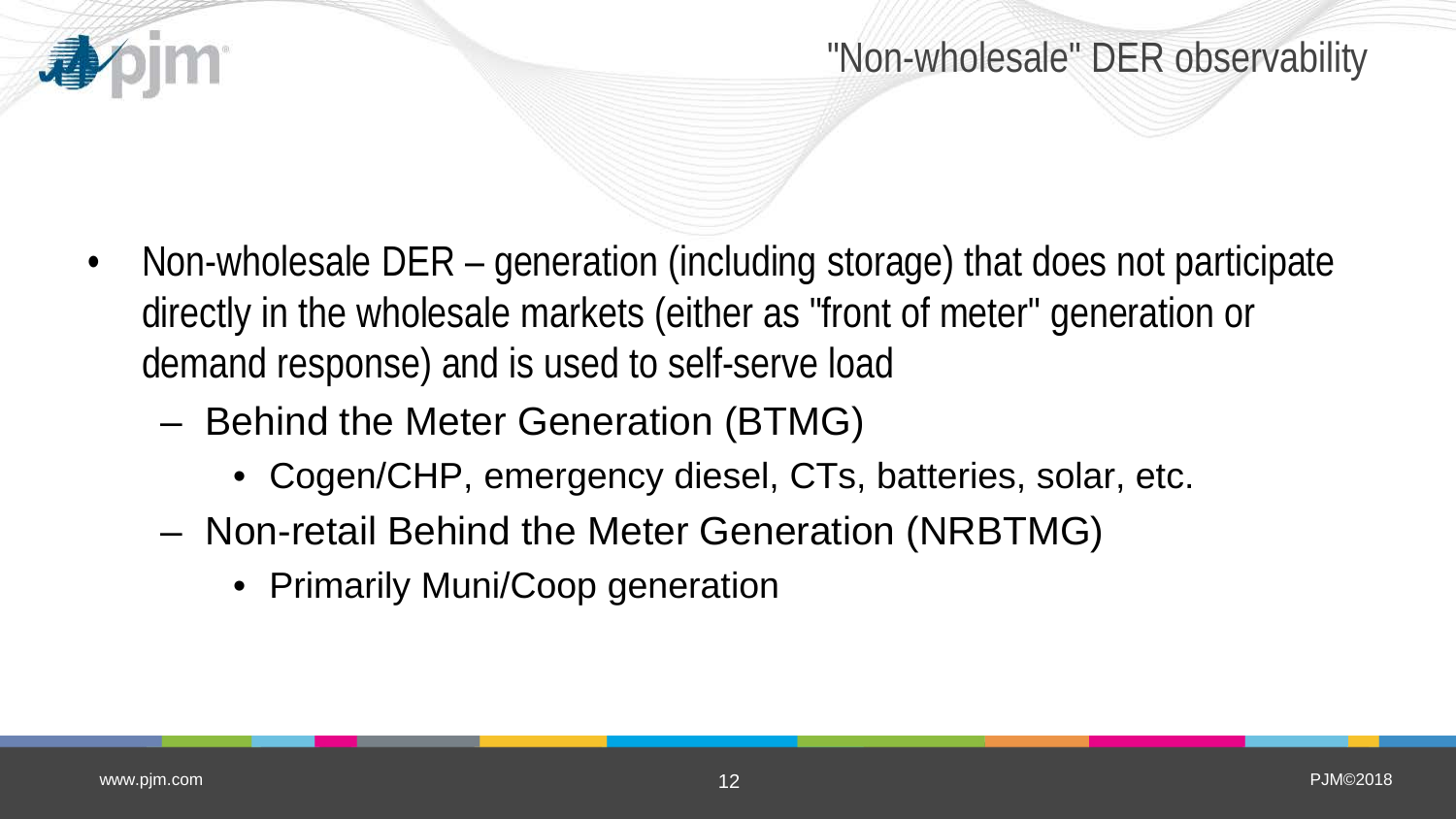#### pjm 尋

### DER data collection/validation and communication channel

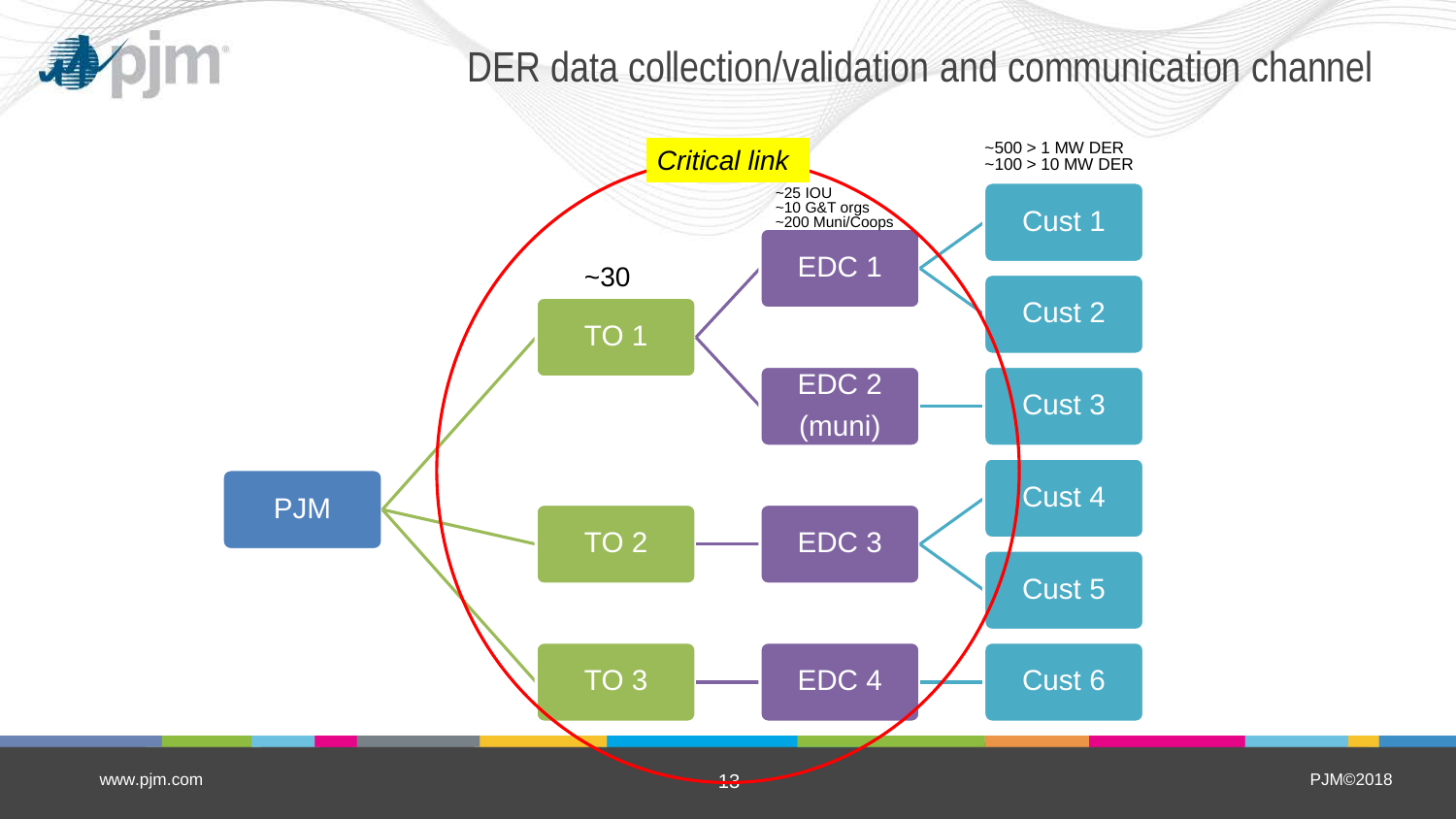

## Why does PJM need non-wholesale DER information?

- System Operations
	- Address System issues/mitigate manual load dump (i.e.: Sturgis)
		- Coordinate post-contingency load shed plan
	- Operational awareness for communication process
	- Improve short term load forecast and/or better understand load forecast variance
- Planning
	- RTEP load flow studies (may model explicitly as gen or implicitly through load forecast)
	- Improve long term load forecast or better understand load forecast variance
- Manage existing NRBTMG and BTMG requirements (including telemetry & metering)